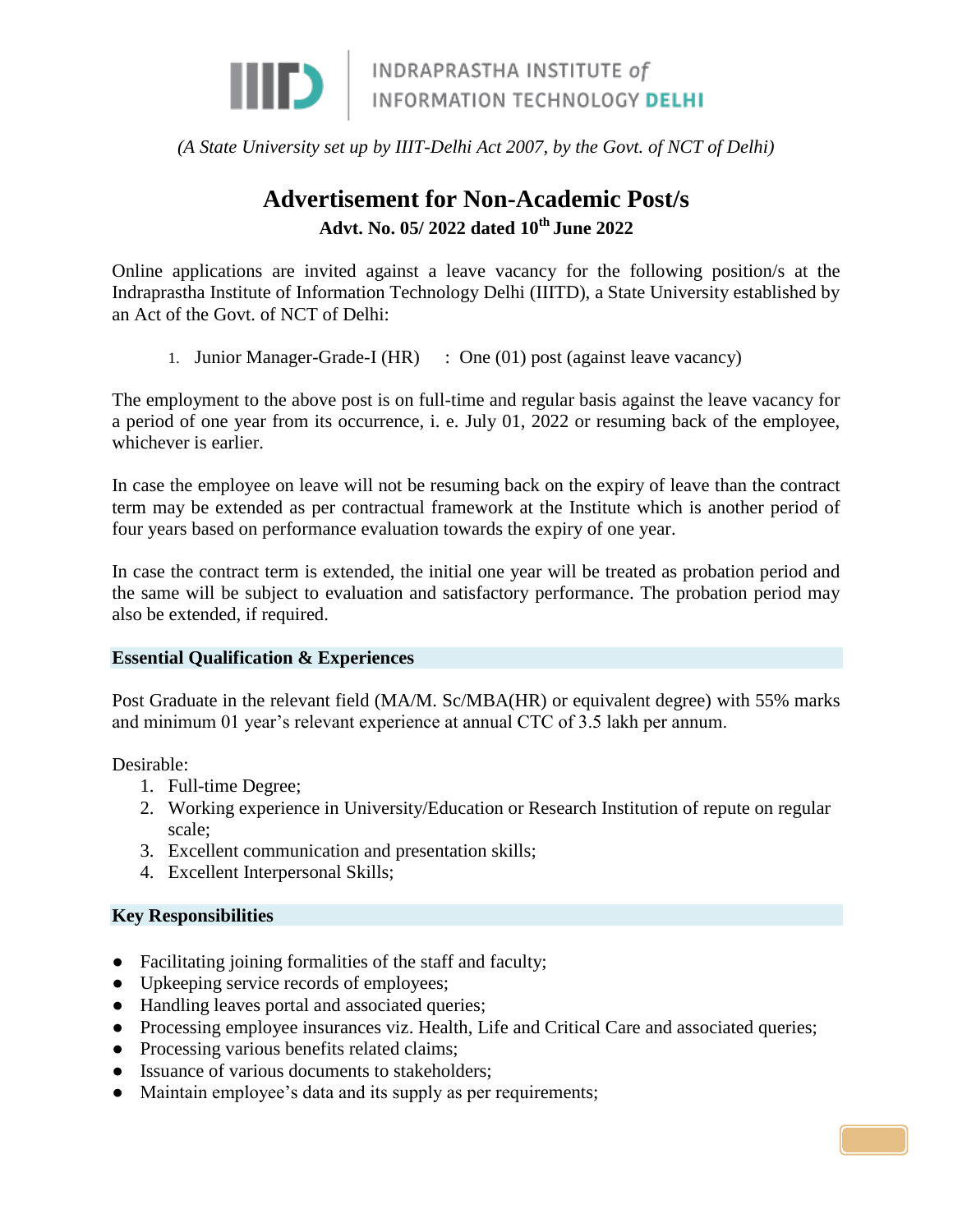• Any other work assigned from time to time.

### **Pay and Other Benefits**

| <b>S. No.</b> | Title of Post                | Level<br>(7 $^{\text{th}}$ PC) | <b>Initial</b><br><b>Basic Pay</b> | <b>Monthly CTC</b><br>(Approx.) |
|---------------|------------------------------|--------------------------------|------------------------------------|---------------------------------|
|               | Junior Manager, Grade-I (HR) |                                | $25,500/-$                         | $Rs.66,000/$ -                  |

Other benefits include Dearness allowance as per govt. rates, HRA or leased accommodation, Transport allowance, NPS, LTC, Telephone reimbursement, Health Insurance, Group life Insurance, Critical Care Illness, Gratuity, Leave Encashment, Professional Development Fund & such other benefits as may be applicable from time to time.

#### **Note:**

1. Qualification, age and experience/s will be reckoned as on date of publication of this advertisement.

#### **General Information/ Conditions/ Instructions**

- 1. Age limit:
	- a. The maximum age limit for Junior Manager is 30 years.
	- b. Age limit is not applicable for internal candidates.
- 2. The employment to the above post is against the leave vacancy for a period of one year from its occurrence, i. e. July 01, 2022 or resuming back of the employee, whichever is earlier.
- 3. Prescribed qualifications are minimum and the mere fact that a candidate possessing the same will not entitle him/her to be called for the selection process. In this regard the decision of the Institute/ Screening Committee will be final and no request in this regard for reconsideration etc. will be entertained through any means.
- 4. Shortlisted candidates will be informed for the selection process through e-mails only.
- 5. The Institute reserves the right to restrict the number of candidates for the selection process to a reasonable limit, on the basis of qualification and experience.
- 6. The Institute also reserves the right of rejecting any or all the applications without assigning any reasons thereof.
- 7. Eligibility of a candidate to the post will not automatically mean that he/she will be shortlisted and called for the selection process. No request in this regard will be entertained for review etc.
- 8. Qualifications/experience, age may be relaxed for exceptional candidates.
- 9. The Institute observes working 5 days a week and National Holidays as followed by the Institute on the lines of the Govt. of Delhi notification.
- 10. Number of positions may be increased or decreased depending upon the requirements.
- 11. The selected candidates will be expected to join within one month from the offer of appointment.
- 12. A person working in Govt. Organization/ Autonomous Bodies/ PSUs etc. will be required to produce the No Objection Certificate at the time of selection process.

PAG